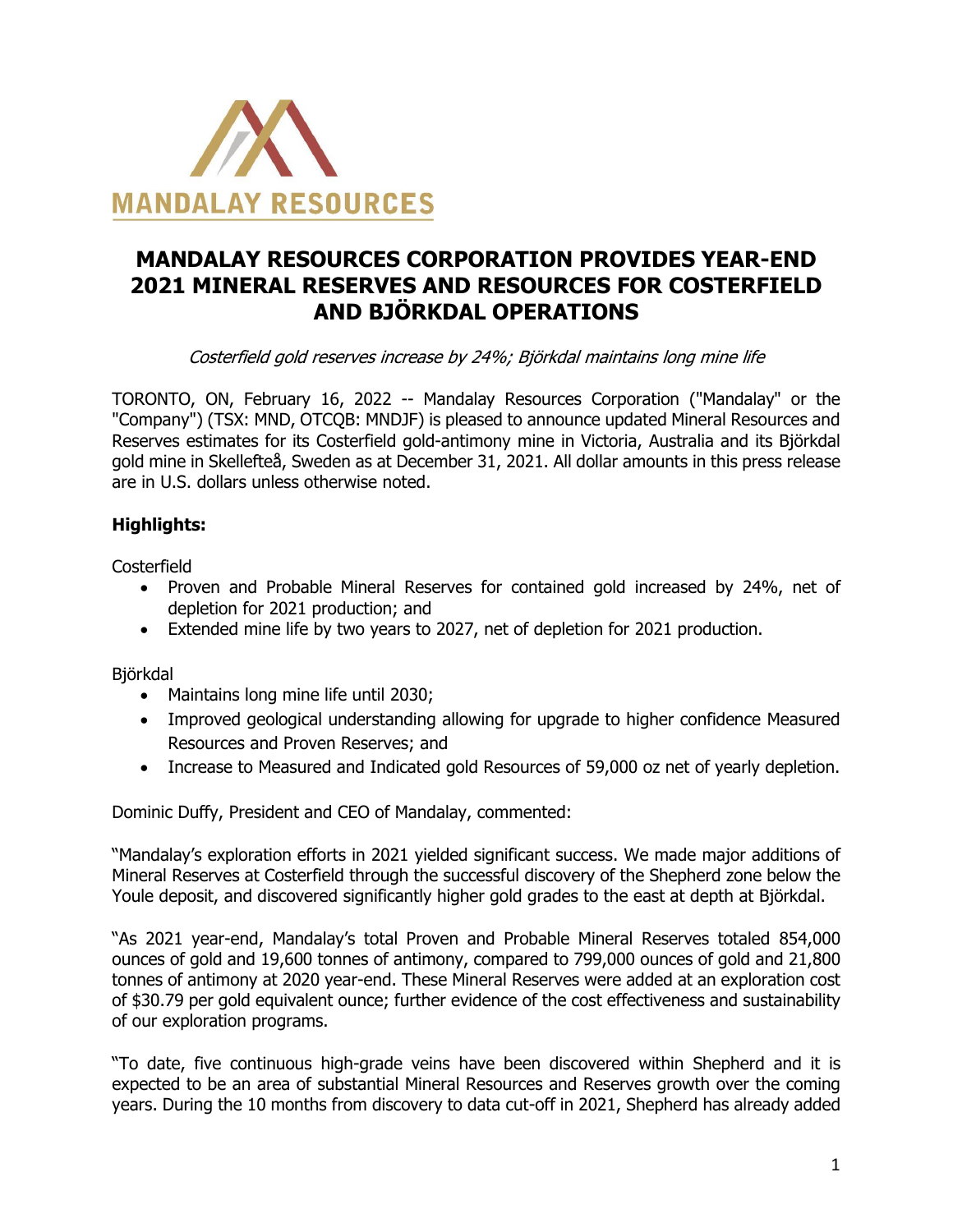296,000 tonnes of ore at a grade of 12.4 g/t gold and 1.0% antimony into Mineral Reserves. This significant contribution in a short timespan highlights the richness of the Costerfield mineral system. Currently, the Shepherd veins are open and will be the focus of ongoing exploration efforts at Costerfield.

"At Björkdal, due to its current long mine life of approximately nine years, the exploration focus was not on Mineral Reserve addition, but on identifying areas that could potentially add highergrade mine feed. This program was extremely successful with the discovery of the high-grade zones to the east at depth of the Main and Central zones (press releases January 24, 2022, and June 29, 2021). Most of the significant results for this area were recovered after the data cut-off point for this Mineral Resources and Reserves update, hence the success of this program and the significant potential in upgrading the overall grades will be better reflected in the following years and will be a continued exploration focus at Björkdal during 2022.

"Looking forward into 2022, alongside the continuation of growth projects around Shepherd and the Eastern Extension projects, Mandalay is advancing several highly prospective areas at both properties. At Björkdal, exploration continues north of the Aurora orebody as well as the commencement of surface drilling on regional Björkdal style and multi-element targets. At Costerfield, the potential of further Youle and Shepherd style targets will continue to be explored in parallel with renewed efforts on satellite deposits within 2 km of the mining activities."

|                                   |                                                 | 2021                                               |                                            | 2020 |                                                    |                                                     |  |
|-----------------------------------|-------------------------------------------------|----------------------------------------------------|--------------------------------------------|------|----------------------------------------------------|-----------------------------------------------------|--|
| <b>Reserve</b><br><b>Category</b> | <b>Björkdal</b><br><b>Contained</b><br>Au (koz) | <b>Costerfield</b><br><b>Contained</b><br>Au (koz) | Costerfield<br><b>Contained</b><br>Sb (kt) |      | <b>Costerfield</b><br><b>Contained</b><br>Au (koz) | <b>Costerfield</b><br><b>Contained</b><br>$Sb$ (kt) |  |
| Proven                            | 74                                              | 150                                                | 13.1                                       |      | 110                                                | 12.8                                                |  |
| Probable                          | 468                                             | 162                                                | 6.5                                        | 544  | 145                                                | 9.0                                                 |  |
| Proven +<br><b>Probable</b>       | 542                                             | 312                                                | 19.6                                       | 544  | 255                                                | 21.8                                                |  |

## **Table 1: Mineral Reserves as of December 31, 2021, and December 31, 2020**

Notes:

1. Reserves are contained at Björkdal, Costerfield properties only.

2. See tables 4 and 6 for details of Proven and Probable Reserve tonnages and grades at Costerfield and Björkdal, including cut-off grades and Qualified Persons.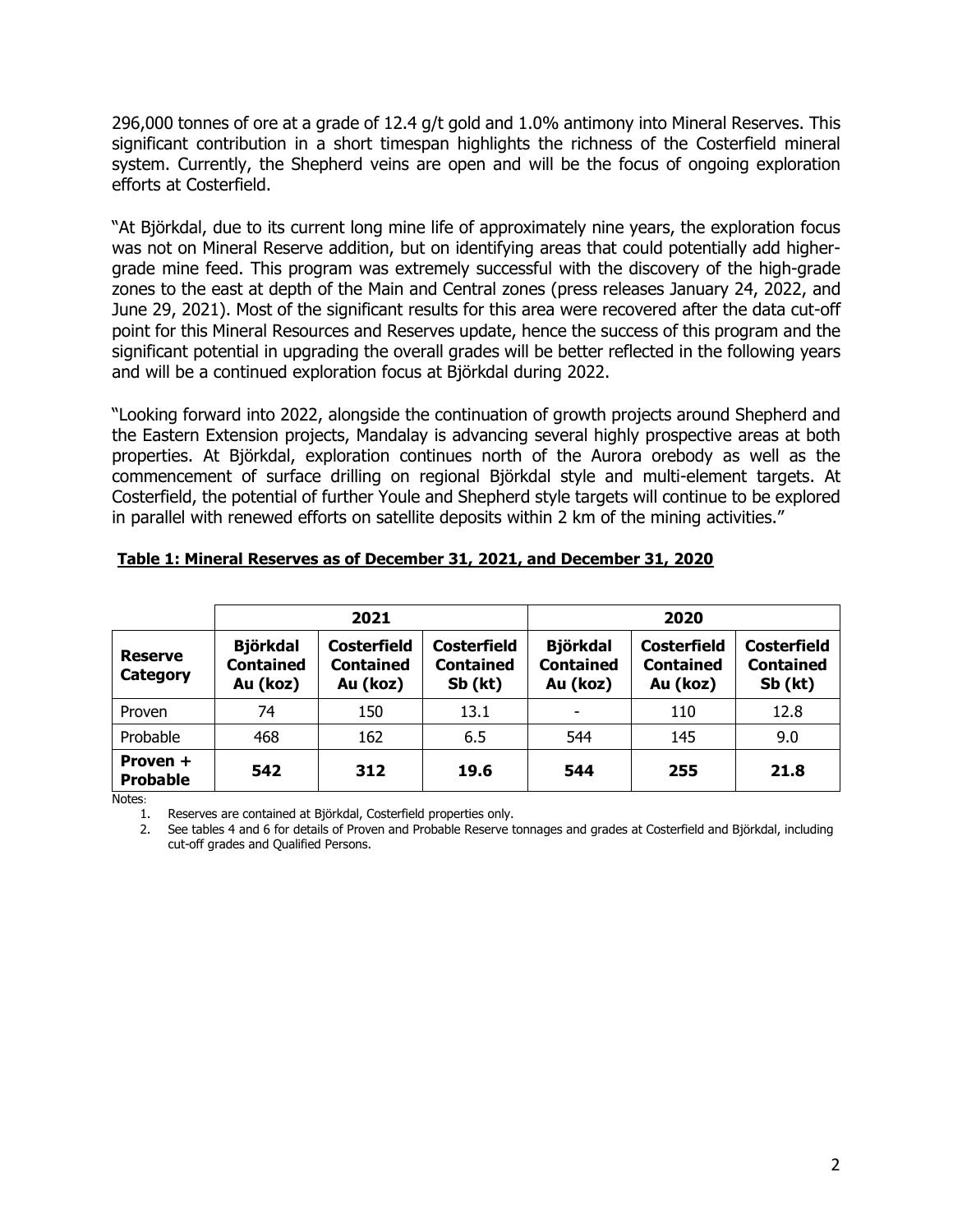## **Table 2: Mineral Resources, Inclusive of Mineral Reserves, as of December 31, 2021, and December 31 2020**

|                                |                                          | 2021                                               |                                                   | 2020                                            |                                                    |                                                   |
|--------------------------------|------------------------------------------|----------------------------------------------------|---------------------------------------------------|-------------------------------------------------|----------------------------------------------------|---------------------------------------------------|
| <b>Resource</b><br>Category    | <b>Björkdal</b><br>Contained<br>Au (koz) | <b>Costerfield</b><br><b>Contained</b><br>Au (koz) | <b>Costerfield</b><br><b>Contained</b><br>Sb (kt) | <b>Björkdal</b><br><b>Contained</b><br>Au (koz) | <b>Costerfield</b><br><b>Contained</b><br>Au (koz) | <b>Costerfield</b><br><b>Contained</b><br>Sb (kt) |
| Measured                       | 156                                      | 215                                                | 21.8                                              |                                                 | 164                                                | 20.6                                              |
| Indicated                      | 990                                      | 259                                                | 17.5                                              | 1,087                                           | 218                                                | 18.8                                              |
| <b>Measured</b><br>+ Indicated | 1,146                                    | 474                                                | 39.3                                              | 1,087                                           | 381                                                | 39.4                                              |
| Inferred                       | 359                                      | 114                                                | 6.7                                               | 318                                             | 89                                                 | 6.0                                               |

Notes:

1. See tables 3 and 5 for details of tonnages and grades at Costerfield and Björkdal.

2. Totals may appear different from the sum of their components due to rounding.

Details of the Mineral Resources and Reserves estimates at each property are related below. Estimates were prepared or verified by the following independent third parties: Mining Plus Pty Ltd. ("MP") at Costerfield and Björkdal; and SLR Consulting Ltd. ("SLR") specifically at the Norrberget open pit zone at Björkdal.

The year-end 2021 estimates of Mineral Resources and Reserves for the Costerfield and Björkdal will be fully documented in independent Technical Reports prepared in accordance with National Instrument 43-101 ("NI 43-101") to be filed on [www.sedar.com](http://www.sedar.com/) and the Mandalay website [www.mandalayresources.com](http://www.mandalayresources.com/) within 45 days of this press release.

## **Costerfield Mineral Resource and Mineral Reserve Summary**

During 2021, Mandalay drilled a total of 36.3 kilometres ("km") of exploration diamond core at a cost of \$6.0 million. The breakdown of this significant drilling campaign is as follows:

- 27.0 km to test extensions of the Youle and Shepherd ore bodies;
- 2.6 km to test other near-mine targets; and
- 6.7 km to test regional targets beyond current mine operations.

In addition to drilling, 4,585 m of on-vein development was completed within the Youle ore body, with 75 m development from October 2021 into the Shepherd ore body. Rock chip samples used in mine grade control were also included in the geological database and used in the Mineral Resources estimation process to improve Mineral Resources classification in areas accessed by development.

Drill core was logged and sampled by Costerfield geologists, who also performed mine sampling. All samples were submitted to Onsite Laboratory Services in Bendigo, Victoria, Australia for sample preparation and assay. Site geological and metallurgical personnel have implemented a QA/QC process that includes the regular submission of site specific and externally sourced standard reference materials, duplicates and blanks with drill and face samples submitted for assay. Site specific standard reference materials were both produced and certified by Geostats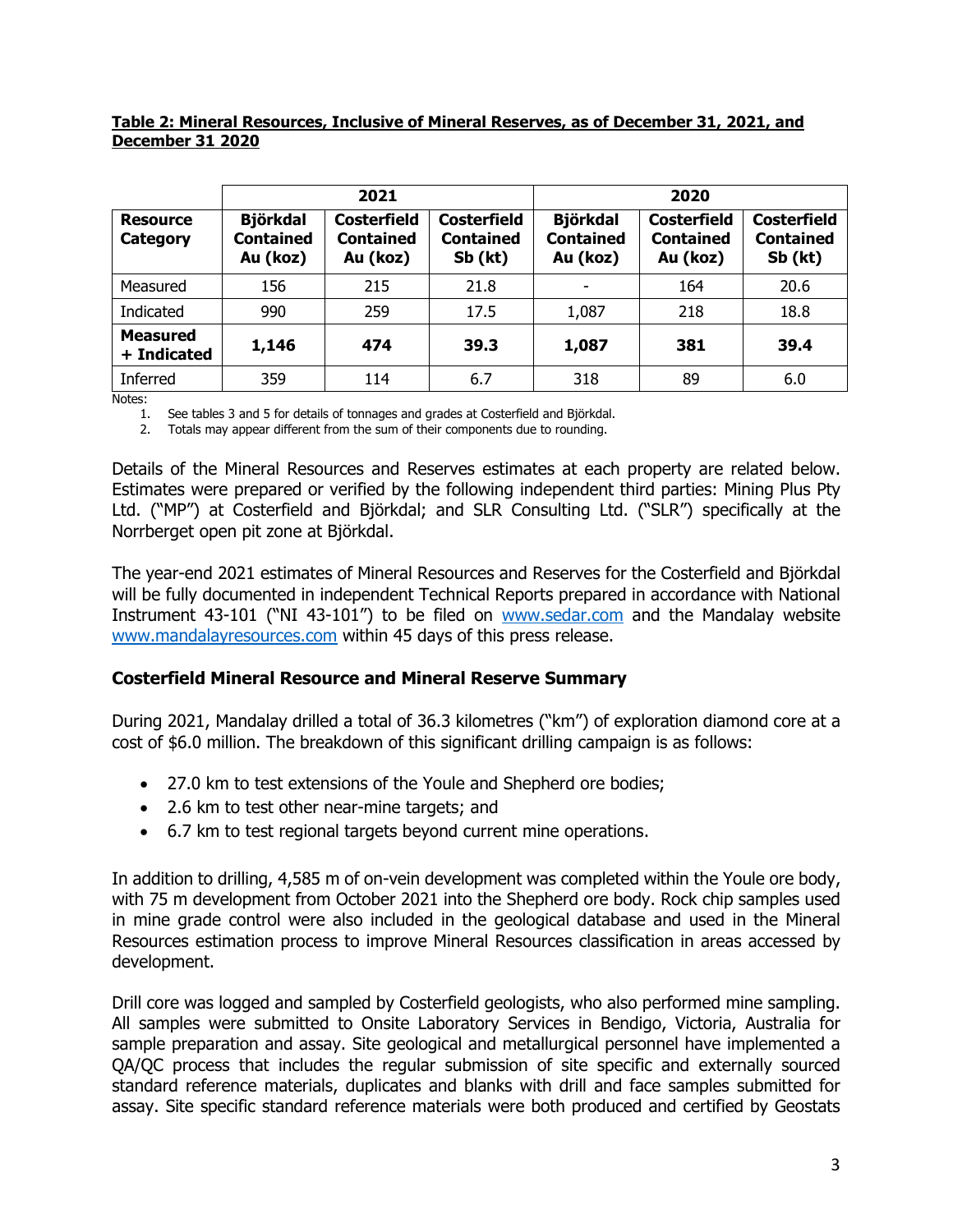Pty Ltd. or ORE Research and Exploration Pty Ltd. (OREAS). Both Geostats Pty Ltd. and OREAS are Australian consultancies who specialize in laboratory quality control systems.

The acQuire Geoscientific Information Management ("GIM") system was used to store and validate all geological data used for the Mineral Resource Estimate. A two-dimensional ("2D") accumulation estimation method was used for all models. This method is considered most applicable for the narrow veins of Costerfield. The Datamine™ Studio RM platform supports 2D accumulation estimation and was used to complete the Mineral Resource Estimation. Validated drilling and mine sampling data were imported into Datamine and composited to true vein width. Gold ("Au") accumulation, antimony ("Sb") accumulation (accumulation = vein true width x vein grade) and true vein width were estimated into a 2D block model for each lode using ordinary kriging interpolation. Estimated Au and Sb vein grades were back-calculated from the block estimated accumulated data and true vein width.

Where vein true widths are less than 1.2 m, vein grades were diluted to a minimum mining width of 1.2 m using dilution grades of zero g/t Au and zero percent Sb for host lithologies. Where vein true widths are greater than or equal to 1.2 m grades were not diluted.

Mineral Resources were estimated at a cut-off grade of 3.0 g/t Au equivalent ("AuEq") which was determined using Costerfield's 2021 production costs, and using a Au price of \$1,700/oz and an Sb price of \$8,500/t. Cut-off grade is expressed as AuEq to allow for the inclusion and expression of the secondary metal (Sb) in terms of the primary metal (Au). AuEq is calculated using the formula AuEq= Au  $+$  (Sb x 1.58) where Sb is expressed as a percentage, and Au is in grams per tonne, both based on 1.2 m diluted grades.

|                                               | 2021                  |                          |                        |                          |               |
|-----------------------------------------------|-----------------------|--------------------------|------------------------|--------------------------|---------------|
| <b>Resource Category</b>                      | <b>Tonnes</b><br>(kt) | <b>Au Grade</b><br>(g/t) | <b>Sb Grade</b><br>(%) | <b>Cont. Au</b><br>(koz) | Cont. Sb (kt) |
| <b>Measured Resources</b>                     |                       |                          |                        |                          |               |
| Underground                                   | 408                   | 15.4                     | 5.0                    | 202                      | 20.4          |
| Stockpile                                     | 41                    | 10.1                     | 3.3                    | 14                       | 1.4           |
| <b>Indicated Resources</b>                    |                       |                          |                        |                          |               |
| Underground                                   | 938                   | 8.6                      | 1.9                    | 259                      | 17.5          |
| <b>Total Measured and</b><br><b>Indicated</b> | 1,387                 | 10.6                     | 2.8                    | 474                      | 39.3          |
| <b>Inferred Resources</b>                     |                       |                          |                        |                          |               |
| Underground                                   | 532                   | 6.7                      | 1.3                    | 114                      | 6.7           |

## **Table 3: Mineral Resources at Costerfield, Inclusive of Mineral Reserves as of December 31, 2021**

Notes:

1. The Mineral Resource is estimated as of December 31, 2021 with depletion through to this date.

2. The Mineral Resource is stated according to CIM guidelines and include Mineral Reserves.

3. Tonnes are rounded to the nearest thousand; contained Au (oz) is rounded to the nearest thousand; contained Sb (t) is rounded to nearest hundred.

4. Totals may appear different from the sum of their components due to rounding.

5. 3.0 g/t AuEq cut-off grade over a minimum mining width of 1.2 m is applied where AuEq is calculated using the formula: AuEq  $=$  Au g/t + 1.58  $*$  Sb %

6. The AuEq factor of 1.58 is calculated at a Au price of \$1,700/oz, an Sb price of \$8,500/t, and 2021 total year metal recoveries of 93% for Au and 95% for Sb.

7. Veins were diluted to a minimum mining width of 1.2m before applying the cut-off grade and peripheral mineralisation far from current development was excluded to comply with the Reasonable Prospects for Eventual Economic Extraction (RPEEE)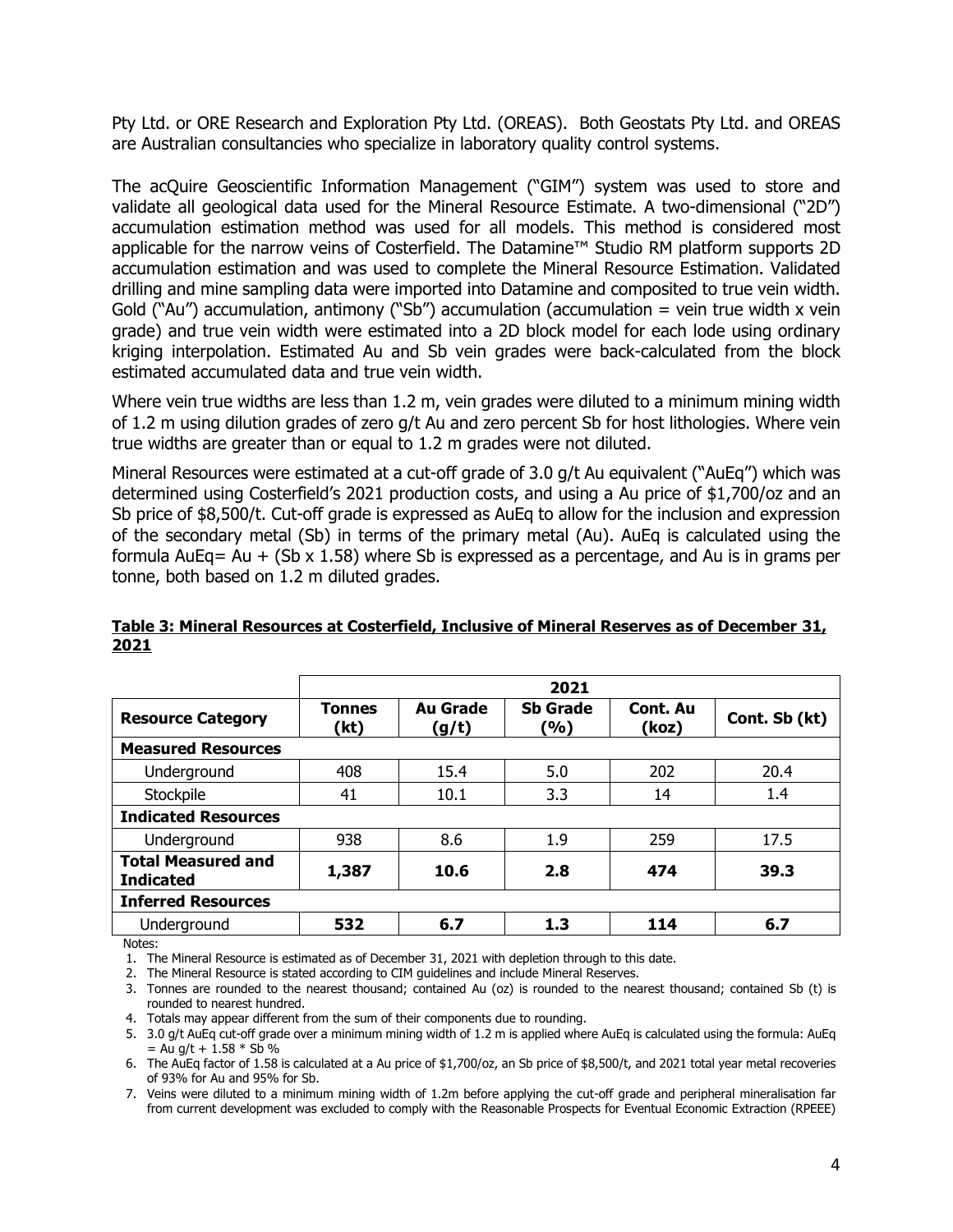criteria.

- 8. The Stockpile Mineral Resource is estimated based upon surveyed volumes supplemented by production data.
- 9. Geological modelling, sample compositing and Mineral Resource Estimation for updated models was performed by Joshua Greene, MAusIMM, a full-time employee of Mandalay Resources.
- 10. The Mineral Resource Estimate was independently reviewed and verified by Dr Andrew Fowler MAusIMM CP (Geo), a full time employee of Mining Plus. Dr Fowler fulfils the requirements to be a "Qualified Person" for the purposes of NI 43-101, and is the Qualified Person under NI 43-101 for the Mineral Resource Estimate.

The Measured and Indicated categories of Mineral Resources were used to update the mine plan using predominantly a long-hole stoping mining method with cemented rock fill. A cut-off grade of 3.8 g/t AuEq was determined from Costerfield's 2021 production costs, and minimum stoping width of 1.5 m were used, with planned and unplanned dilution at zero grade for both Au and Sb. AuEq grade for Mineral Reserves is calculated using commodity prices of \$1,500/oz for Au, and \$7,500/t Sb. AuEq is calculated using the formula AuEq= Au + (Sb  $\times$  1.06) where Sb is in % and Au is in grams per tonne.

Financial viability of Proven and Probable Mineral Reserves was demonstrated at metal prices of \$1,500/oz Au and \$7,500/t Sb.

|                                            |             |                          | 2021                   |                   |                  |
|--------------------------------------------|-------------|--------------------------|------------------------|-------------------|------------------|
| <b>Reserves</b><br>Category                | Tonnes (kt) | <b>Au Grade</b><br>(g/t) | <b>Sb Grade</b><br>(%) | Cont. Au<br>(koz) | Cont. Sb<br>(kt) |
| <b>Proven Reserves</b>                     |             |                          |                        |                   |                  |
| Underground                                | 267         | 15.9                     | 4.4                    | 136               | 11.7             |
| Stockpile                                  | 41          | 10.1                     | 3.3                    | 14                | 1.4              |
| <b>Probable Reserves</b>                   |             |                          |                        |                   |                  |
| Underground                                | 460         | 10.9                     | 1.4                    | 162               | 6.5              |
| <b>Total Proven and</b><br><b>Probable</b> | 769         | 12.6                     | 2.5                    | 312               | 19.6             |

#### **Table 4: Mineral Reserves at Costerfield as of December 31, 2021**

Notes:

1. Mineral Reserve estimated as of December 31, 2021, and depleted for production through to December 31, 2021.<br>2. Tonnes are rounded to the nearest thousand: contained Au (oz) is rounded to the nearest thousand: contained

2. Tonnes are rounded to the nearest thousand; contained Au (oz) is rounded to the nearest thousand; contained Sb (t) rounded to nearest hundred.

3. Totals may appear different from the sum of their components due to rounding.<br>4. Lodes have been diluted to a minimum mining width of 1.5 m for stoping and 1.

Lodes have been diluted to a minimum mining width of 1.5 m for stoping and 1.8 m for ore development.

5. A 3.8 g/t AuEq cut-off grade is applied.

6. Commodity prices applied are Au price of USD1,500/oz, Sb price of USD7,500/t and exchange rate USD:AUD of 0.71.

7. The (AuEq) is calculated using the formula:  $AuEq = Au g/t + 1.06 * Sb %$ .<br>8. The Mineral Reserve is a subset, a Measured and Indicated only Schedule

The Mineral Reserve is a subset, a Measured and Indicated only Schedule, of a Life of Mine Plan that includes mining of Measured, Indicated and Inferred Resources.

9. The Mineral Reserve Estimate was prepared by Dylan Goldhahn, AusIMM under the direction of Daniel Fitzpatrick, MAusIMM, who are both full time employees of Mandalay Resources. The Mineral Reserve estimate was independently verified by Aaron Spong FAusIMM CP (Min) who is a full-time employee of Mining Plus. Mr Spong fulfils the requirements to be a "Qualified Person" for the purposes of NI 43-101, and is the Qualified Person under NI 43-101 for the Mineral Reserve.

The net increase of 57,000 ounces of Au in Proven and Probable Mineral Reserves for 2021, relative to 2020, consists of the addition of 113,000 ounces of Au added by Mineral Resource conversion and addition of resources to the Youle and Shepherd ore bodies and a total of 55,000 ounces of Au depleted from the 2020 Mineral Reserves through mining production in 2021. The 2,200 tonnes of Sb net decrease in Proven and Probable Mineral Reserves consists of 3,600 tonnes of Sb added by Mineral Resources conversion and addition of Mineral Resources to Youle and Shepherd and 5,800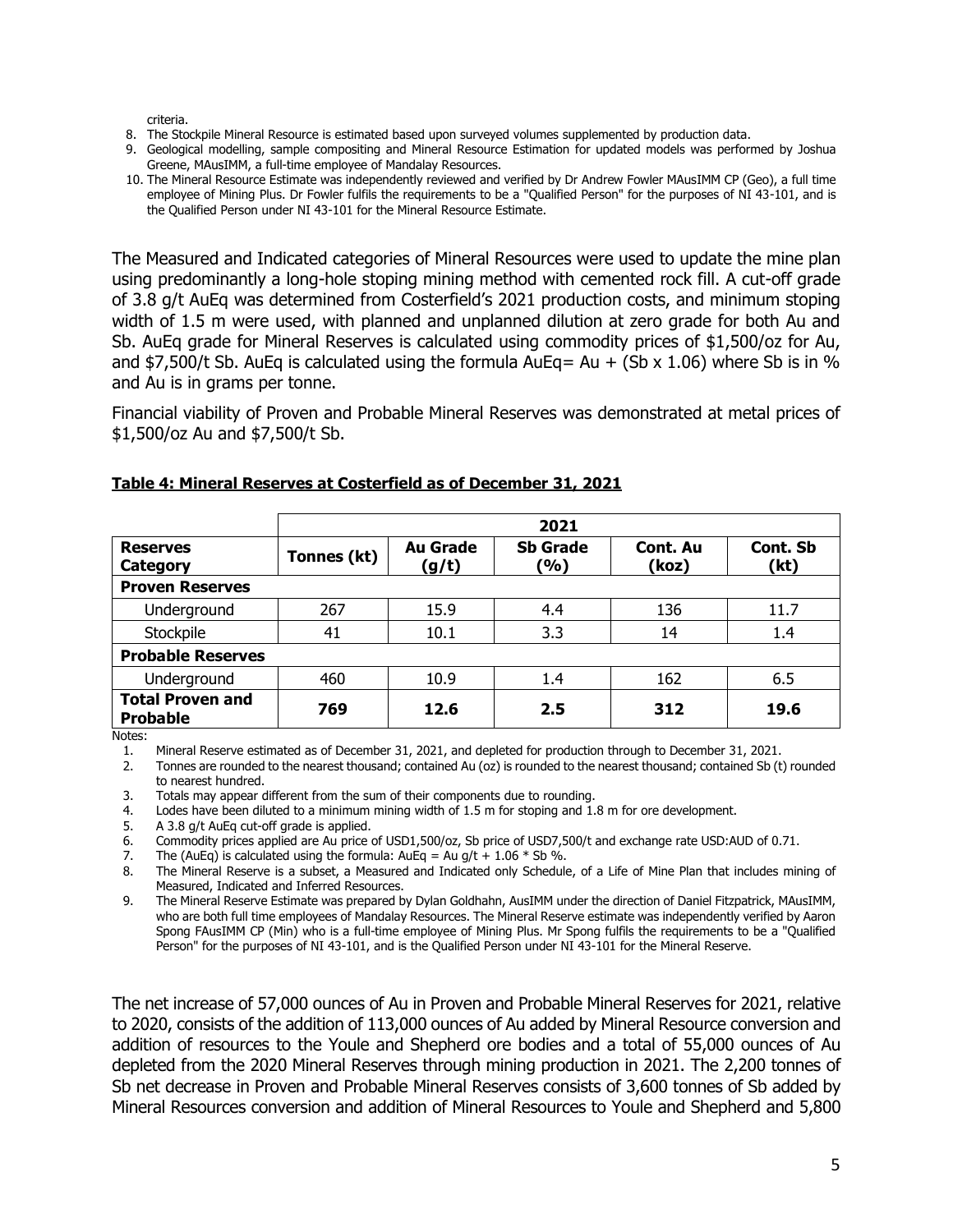tonnes of Sb depleted from the 2020 Mineral Reserves through mining production in 2021. The Mineral Reserves of the Youle and Shepherd ore bodies were added at an exploration cost of \$30.79 per AuEq ounce.

# **Björkdal Mineral Resource and Mineral Reserve Summary**

Since September 30, 2020 to the data cut off of September 30, 2021, Björkdal completed 59 drill holes totaling approximately 20,755 m in length. The data cut-off date at Norrberget remains the same as previous years; September 30, 2017. In addition, underground operations completed 5,988 m of on-vein development, which was mapped and sampled in detail according to the grade control protocols.

Other than the normal course updating of the mineralization wireframes to account for new drilling and sampling information, the workflow and estimation parameters used to prepare the year-end 2021 Björkdal long-term block model were largely unchanged.

Classification criteria were changed allowing a measured resource to be reported.

| Table 5: Mineral Resources at Björkdal, Inclusive of Mineral Reserves, as of December 31, |  |  |  |  |
|-------------------------------------------------------------------------------------------|--|--|--|--|
| 2021                                                                                      |  |  |  |  |

|                                               | 2021         |                |                           |  |  |  |  |  |
|-----------------------------------------------|--------------|----------------|---------------------------|--|--|--|--|--|
|                                               |              |                |                           |  |  |  |  |  |
| Category                                      | Tonnage (kt) | Au Grade (g/t) | <b>Contained Au (koz)</b> |  |  |  |  |  |
| <b>Measured Resources</b>                     |              |                |                           |  |  |  |  |  |
| Underground                                   | 1,851        | 2.62           | 156                       |  |  |  |  |  |
| <b>Indicated Resources</b>                    |              |                |                           |  |  |  |  |  |
| Underground                                   | 9,663        | 2.30           | 713                       |  |  |  |  |  |
| Open Pit                                      | 3,017        | 2.19           | 212                       |  |  |  |  |  |
| Norrberget Open Pit                           | 144          | 3.29           | 15                        |  |  |  |  |  |
| Stockpile                                     | 2,532        | 0.61           | 50                        |  |  |  |  |  |
| <b>Total Measured and</b><br><b>Indicated</b> | 17,207       | 2.07           | 1,146                     |  |  |  |  |  |
| <b>Inferred Resources</b>                     |              |                |                           |  |  |  |  |  |
| Underground                                   | 3,484        | 2.12           | 237                       |  |  |  |  |  |
| Open Pit                                      | 3,326        | 1.13           | 121                       |  |  |  |  |  |
| Norrberget Open Pit                           | 3            | 4.03           | 0.5                       |  |  |  |  |  |
| <b>Total Inferred</b>                         | 6,813        | 1.64           | 359                       |  |  |  |  |  |

Notes:

1. The Björkdal Mineral Resource is estimated using drill hole and sample data as of September 30, 2021 and depleted for production through December 31<sup>st</sup>, 2021. Norrberget Mineral Resources are based on a data cut-off date of September 30th, 2017.

2. CIM definitions (2014) were followed for the Mineral Resource.

3. The Mineral Resource is inclusive of the Mineral Reserve.

4. The Mineral Resource is estimated using an average Au price of \$1,700/oz. and an exchange rate of 9.0 SEK/US\$.

5. In situ bulk density is 2.74 t/m<sup>3</sup> for veins and host rock. In situ bulk density is 2.92 t/m<sup>3</sup> for skarn ore bodies. Stockpile bulk density is  $1.8 \text{ t/m}^3$ .

6. High Au assays were capped at 60  $q/t$  Au for the first search pass and 40  $q/t$  Au for subsequent passes.

7. High Au assays at Norrberget were capped at 24 g/t Au.

8. Interpolation was by inverse distance cubed utilizing diamond drill, reverse circulation, and chip channel samples.

9. The Björkdal open pit Mineral Resource is estimated at a cut-off grade of 0.33 g/t Au and constrained by a resource pit shell to comply with the reasonable prospects for eventual economic extraction (RPEEE) criteria.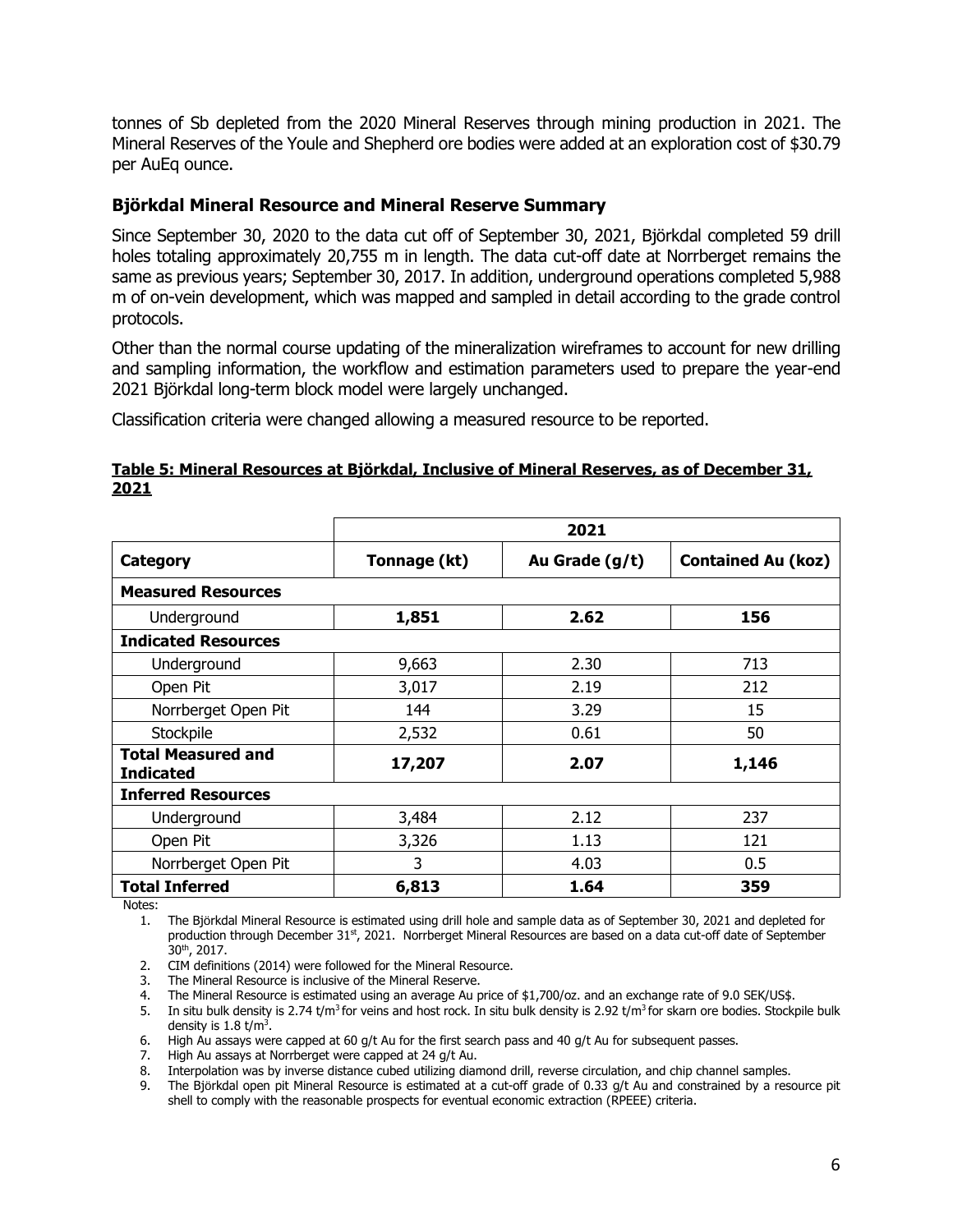- 10. The Norrberget open pit Mineral Resources are estimated at a cut-off grade of 0.35  $g/t$  Au and constrained by a resource pit shell to comply with the RPEEE criteria.
- 11. The Björkdal underground Mineral Resource is estimated at a block cut-off grade of 0.77 g/t Au for all veins
- 12. A nominal two meter minimum mining width was used to interpret veins and comply with the RPEEE criteria.
- 13. The Reported Mineral Resource is depleted for previously mined underground development and stopes.
- 14. The Stockpile Mineral Resource is estimated based upon surveyed volumes supplemented by production data.
- 15. Mineral Resources that are not Mineral Reserves do not have demonstrated economic viability.
- 16. Numbers may not sum due to rounding.
- 17. The Mineral Resource Estimate as of 31<sup>st</sup> December, 2021 for Björkdal was independently reviewed and verified by Dr Andrew Fowler MAusIMM CP (Geo), a full time employee of Mining Plus. Dr Fowler fulfils the requirements to be a "Qualified Person" for the purposes of NI 43-101 and is the Qualified Person under NI 43-101 for the Mineral Resource. The Independent Qualified Person for Norrberget Mineral Resource estimate is Reno Pressacco, P.Geo., Principal Geologist with SLR, who is a Qualified Person as defined by NI 43-101.

Other than the normal course updating of the underground long term wireframes, and the reoptimization of the open pits to account for the updated long-term resource model, the workflow and modifying factors used to prepare the year-end 2021 Björkdal Mineral Reserves were largely unchanged from those used during the previous year.

The reporting cut-off grades for the Mineral Resources and Mineral Reserves statement were slightly increased to reflect higher processing costs. Updated operational costs and input parameters based upon 2021 actual figures, and the 2022 budget, were used in the Mineral Reserves estimation process.

Financial viability of Probable Mineral Reserves was demonstrated at a \$1,500/oz Au price.

|                                            | 2021         |                |                           |  |  |  |  |
|--------------------------------------------|--------------|----------------|---------------------------|--|--|--|--|
| Category                                   | Tonnage (kt) | Au Grade (g/t) | <b>Contained Au (koz)</b> |  |  |  |  |
| <b>Proven</b>                              |              |                |                           |  |  |  |  |
| Underground                                | 1,127        | 2.05           | 74                        |  |  |  |  |
| <b>Probable</b>                            |              |                |                           |  |  |  |  |
| Underground                                | 5,350        | 1.76           | 302                       |  |  |  |  |
| Open Pit                                   | 2,949        | 1.07           | 101                       |  |  |  |  |
| Norrberget Open Pit                        | 162          | 2.80           | 15                        |  |  |  |  |
| Stockpile                                  | 2,532        | 0.61           | 50                        |  |  |  |  |
| <b>Total Proven and</b><br><b>Probable</b> | 12,121       | 1.39           | 542                       |  |  |  |  |

#### **Table 6: Mineral Reserves at Björkdal, as of December 31, 2021**

Notes:

1. Björkdal Mineral Reserves are estimated using drill hole and sample data as of September 30, 2021 and depleted for production through December 31<sup>st</sup>, 2021.

1. Norrberget Mineral Reserves are based on a data cut-off date of September  $30<sup>th</sup>$ , 2017.

2. CIM definitions (2014) were followed for Mineral Reserves.

3. Open Pit Mineral Reserves are based on mine designs carried out on an updated resource model, applying a block dilution of 100% at 0.0 g/t Au for blocks above 1.0 g/t and 100% at in-situ grade for blocks below 1.0 g/t, but above a cut-off grade of 0.37 g/t Au. The application of these block dilution factors is based on historical reconciliation data. A marginal cut-off grade of 0.37 g/t Au was applied to estimate open pit Mineral Reserves.

4. Underground Mineral Reserves are based on mine designs carried out on an updated resource model. Minimum mining widths of 3.7 m for stopes (after dilution) and 4.75 m for development (after dilution) were used. Stope dilution was applied by adding 0.6 m on each side of stopes as well as an additional 10% over break dilution. Further dilution, ranging from 5% to 50%, was added on a stope-by-stope basis depending on their proximity to other stopes. An overall dilution factor of 25% was added to development designs. Mining extraction was assessed at 95% for contained ounces within stopes and 100% for development. A cut-off grade of 0.88 g/t Au was applied to material mined within stopes. An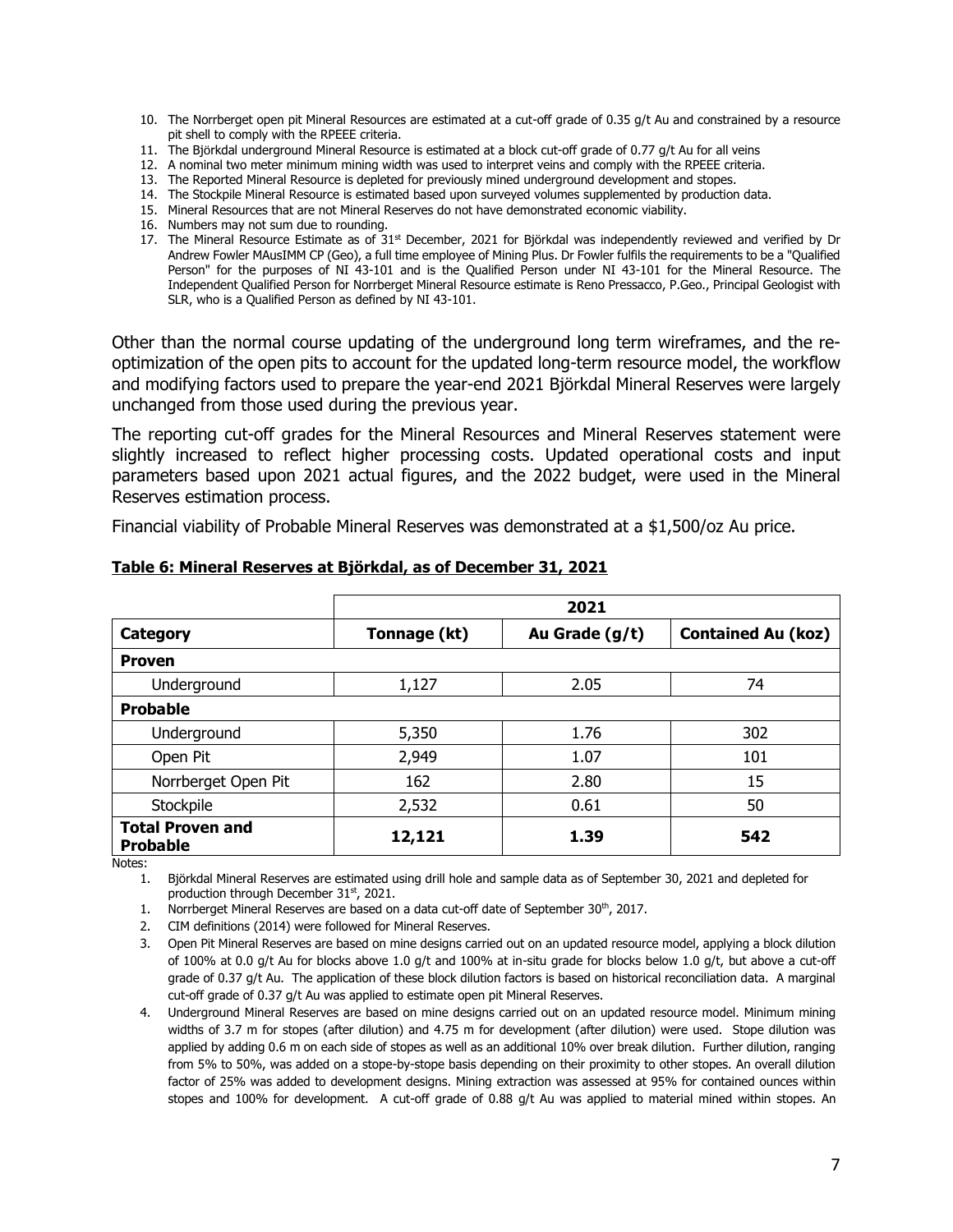incremental cut-off grade of 0.37 g/t Au was used for development material.

- 5. Stockpile Mineral Reserves are estimated at a cut-off grade of 0.37 g/t Au and are based upon surveyed volumes supplemented by production data.
- 6. Mineral Reserves are estimated using an average long-term Au price of US\$1,500/oz, for Bjorkdal, US\$1,300/oz for Norrberget, and an exchange rate of 9.0 SEK/US\$.
- 7. Tonnes and contained Au are rounded to the nearest thousand.
- 8. Totals may not sum due to rounding.
- 9. The Mineral Reserve Estimate as of 31 $st$  December, 2021 for Biörkdal was independently verified by Aaron Spong FAusIMM CP (Min) who is a full time employee of Mining Plus. Mr Spong fulfils the requirements to be a "Qualified Person" for the purposes of NI 43-101, and is the Qualified Person under NI 43-101 for the Mineral Reserve.. The Independent Qualified Person for the Norrberget Mineral Reserve estimate is Rick Taylor, MAusIMM (CP), Principal Mining Engineer with SLR, who is a Qualified Person as defined by NI 43-101.

The net decrease of 2,000 ounces of Au in total Mineral Reserves for 2021, relative to 2020, included mining depletion of 52,800 ounces of Au during 2021. Therefore, a total of 50,800 ounces of Au were added to Mineral Reserves for 2021, with an exploration expenditure of \$2.09 million. The exploration cost of adding those Mineral Reserves was \$41.24 per ounce of Au.

## **Qualified Persons:**

All Qualified Persons listed below have read and approved the contents of this news release as it pertains to the Mineral Resource and Mineral Reserve estimates disclosed in this news release.

For Costerfield and Björkdal: The Mineral Resource Estimate was carried out under the supervision of Dr Andrew Fowler, MAusIMM CP(Geo), an employee of Mining Plus and independent of Mandalay Resources Corporation. He is a Qualified Person for the purpose of National Instrument 43-101. The Mineral Reserve Estimate was carried out under the supervision of Aaron Spong, FAusIMM CP (Min), an employee of Mining Plus and independent of Mandalay Resources Corporation. He is a Qualified Person for the purposes of NI 43-101.

For Norrberget: The Mineral Resource Estimates for Norrberget were carried out under the supervision of Reno Pressacco, P.Geo., Principal Geologist, and an employee of SLR and independent of Mandalay Resources Corporation. He is a Qualified Person for the purpose of National Instrument 43-101. The Mineral Reserve Estimate was carried out under the supervision of Rick Taylor, MAusIMM CP (Min), Principal Mining Engineer, and an employee of SLR and independent of Mandalay Resources Corporation. He is a Qualified Person for the purposes of National Instrument 43-101.

#### **For Further Information:**

Dominic Duffy President and Chief Executive Officer

Edison Nguyen Manager, Analytics and Investor Relations

Contact: 647.260.1566